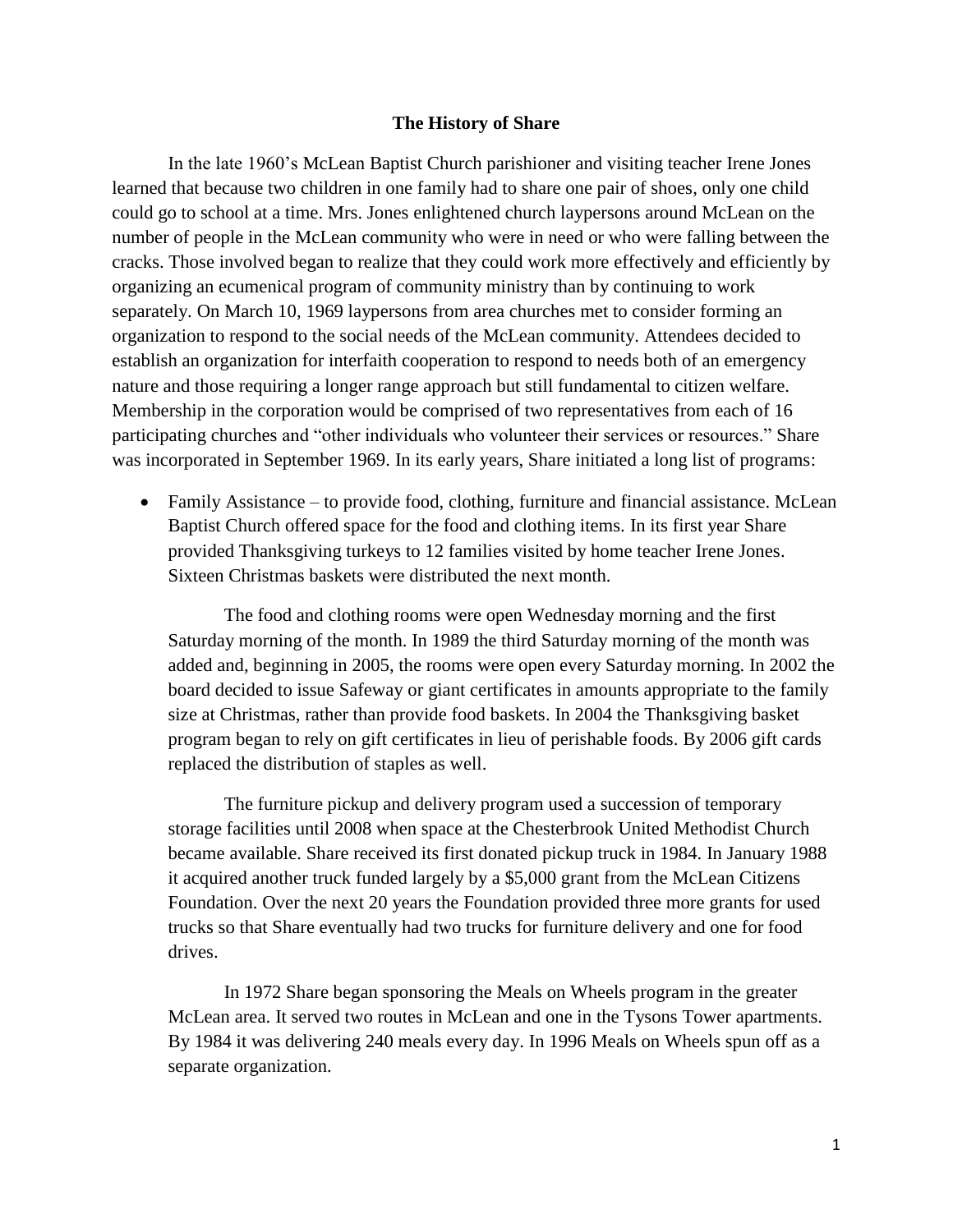In 1974 the Telephone Reassurance program began. The purpose was to raise spirits and "add happiness" to caller recipients. Between six and eight senior citizens received a daily phone call to check on their safety and well-being. That program ended in 1977 when the American Red Cross took it over.

**Transportation** 

The transportation program provided rides to medical appointments. It continued even through the worst of the gasoline shortage in the mid-1970's and provided between 200 and 400 rides a year until 2014 when Share merged its program with that of the Shepherd's Center of McLean/Arlington/Falls Church. The Shepherd's Center program was larger than Share's and had an automated scheduling system to match drivers and riders, in contrast to Share's paper scheduling and record-keeping system

While some components of the Family Assistance program were dropped or taken over by others, the emergency assistance, food and clothing and furniture programs continue today. Other early programs included:

• Youth Programs

Share sponsored Psychodrama, a role play program designed to help teens and adults work together to deal constructively with problems of stress and alienation. Share also sponsored Freedom House, established to help McLean teenagers find creative involvement in community activities. Both programs closed in 1972. In 1971 Share began to fund two graduate students at American University's Wesley Seminary to spend 25 hours a week each working with young people in McLean. Share continued to support youth ministers until 1979. One of the youth ministers revived McLean Day in 1973. McLean Day was taken over by the McLean Community Center when it opened in 1975.

In 1972 a group of volunteers on the Youth Committee started laying the groundwork for an "alternative" or runaway house where teens could "cool off" for a few days when family situations became explosive. Their effort resulted in Alternative House, which is still operational on Gallows Road. Share also sponsored a course in Parent Effectiveness Training which later was sponsored by the Safe Community Coalition. In 1974 Share joined with the Rotary Club of McLean to open a foster home in Lewinsville Park on Chain Bridge Road for four to six boys aged 11 to 14. Share was responsible for home operations and obtaining resident foster parents. The home operated until 1978 when state funding support ceased. From 1978 to 2010 Share continued to provide financial support to Alternative House and the Falls Church-McLean Children's Center, which had opened in 1967, but no longer ran any youth programs of its own.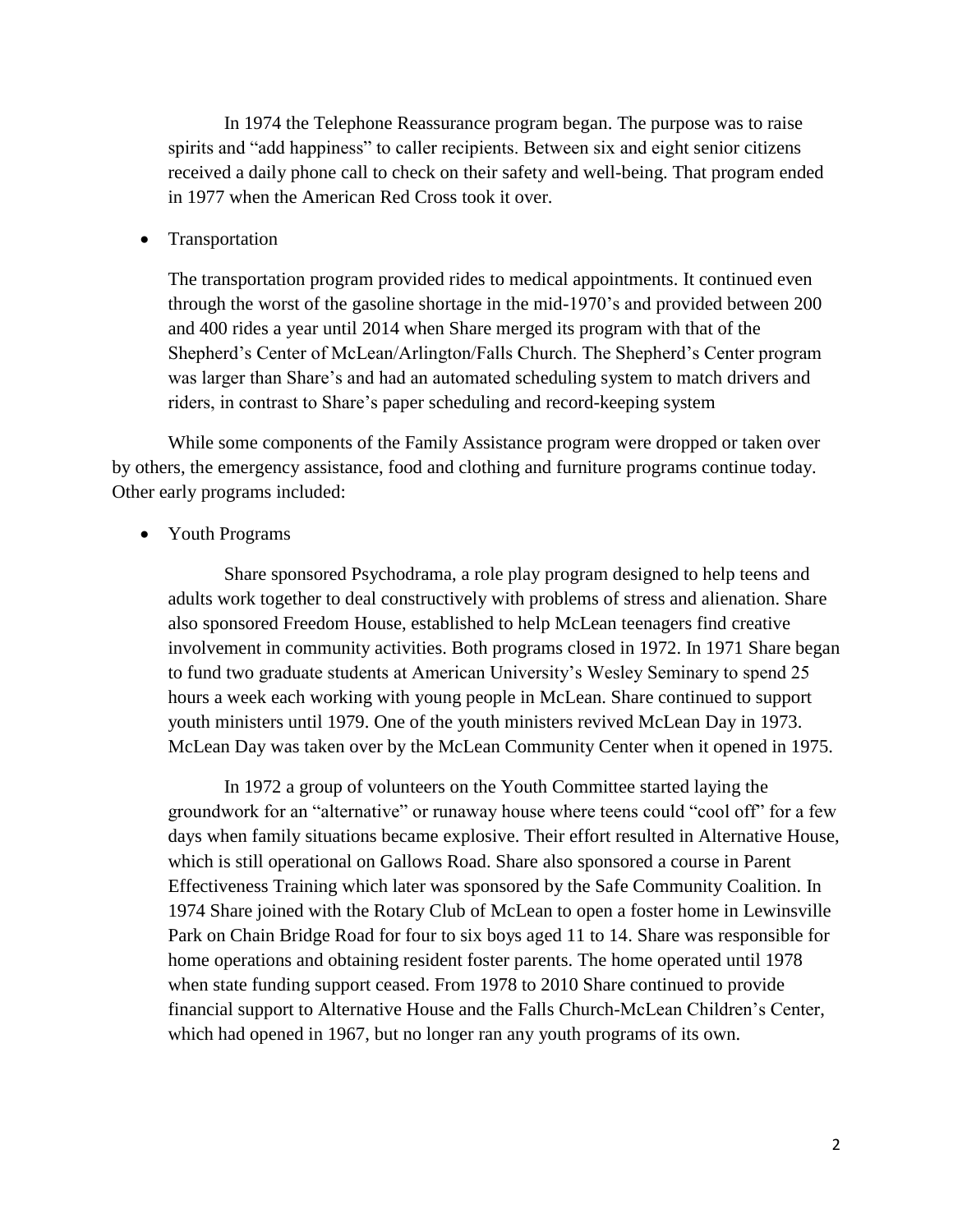## • Inner City

Share's initial efforts to help the Inner City focused on one man: James (Jabbo) Kenner, a McLean resident. Kenner had built up numerous inner city contacts through his 41 years as a professional fighter and Northwest Washington's Boys' Club No. 2 organizer. He took the \$150 a month provided by Share and did the most he could with it. Typically the funds went to furnish food, clothing, furniture, and utility payments. After Kenner retired in 1979, inner city efforts were conducted by Carver Leach under the Roving Leader program. Support to inner city programs ended in 1991.

• Low Cost Housing

In 1969 Share volunteers intended to provide low-income or moderate-income housing in McLean. They first focused on purchasing a 1¾ acre tract on Kirby Road in order to build 16 moderate income townhouses. Then they set their sights on a five-acre parcel on Cottonwood Street behind Linway Park. The plan was to obtain HUD funding, have a private builder construct 50 townhouses, and sell most of the homes to moderate income families. These efforts ended in 1973. By that time, building costs had risen too high to provide moderate income housing even if Share had been able to purchase the land for nothing, and HUD had frozen funding of such projects. In 1976 the housing committee worked to establish a home to provide short-term housing for people released from mental institutions. Share volunteers later deferred to other groups around the county competing for the same funds. Instead, Share began to donate funds to a number of shelters: Bethany House, Shelter House, Bailey's Crossroads, and Embry Rucker. Later it funded Homestretch. Funding for all these organizations ended in 2010.

• Community Counseling Service

Initially Share subsidized a psychological and psychiatric counseling service to low income families and individuals. Funding ended in 1975 when the service became selfsustaining.

While a number of initiatives ended, a few began. For Christmas 1982, Share tried an experiment in the form of a Christmas "store" from which people could shop for family gifts. More than 400 gifts were chosen and volunteers thought the experiment was a success. The idea for the store came from a conversation in the food room when a young woman was picking up her food. A volunteer wished her a Merry Christmas and the woman started to cry, explaining that she didn't have any Christmas gifts for her family. By 2014 the store, now called a Holiday Celebration and distributing gift certificates rather than food or gifts, was serving 220 families.

In 2010 Share entered into agreement with Family Preservation and Strengthening Services (FamilyPASS) for it to provide services for two Share clients. Share recognized that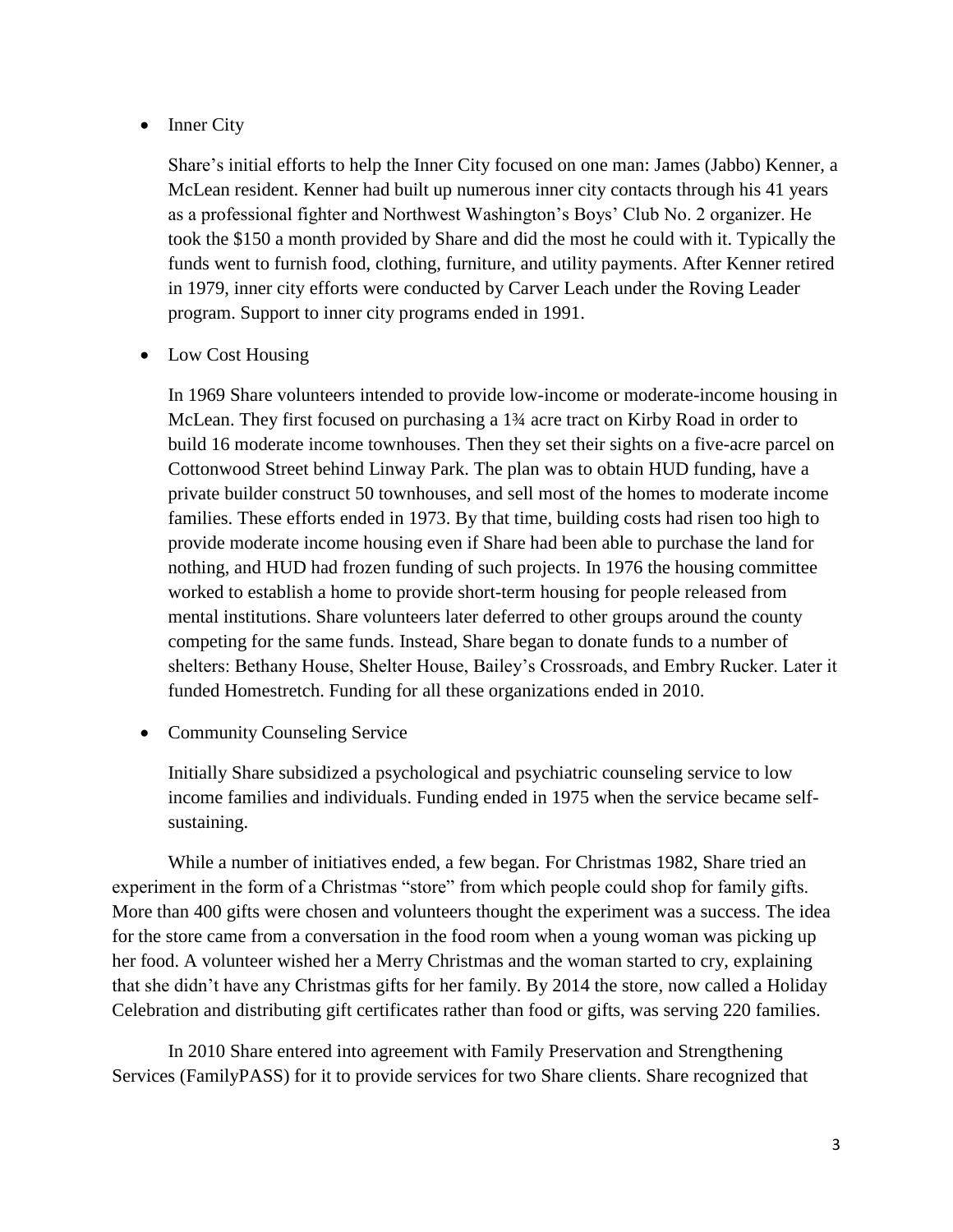those services were beyond those that Share could provide and that FamilyPASS could probably not accept these clients into its program without Share financial support.

Share's income and expenditures have grown greatly over the years. Share's programs were greatly impacted by the recession as the number of clients requesting assistance more than doubled. Thanks to the generosity of our benefactors, their increased donations enabled us to maintain historic levels of services to an increasing number of clients. Most recently – the last two years – demand for services seems to be leveling off, likely reflecting the current economic recovery. Share's current leadership believes our success in expanding resources to keep pace with the demand for services is related to our growing reputation in our community as an allvolunteer institution providing vital services to the poor. This is quite remarkable in that we are wholly dependent on private donations, as we receive no governmental funding.

As described in detail in our full history document, Share's primary focus has evolved over the years. During the 1970's and 1980's our active volunteers and limited resources were largely devoted to the contemporary social problems of the day including programs for alienated youth, dealing with runaways, inner city problems, concerns with the limited availability of affordable housing and the special needs of the aging senior population. During this same period we began core programs for the poor including our crisis intervention program, free food pantry and used clothing rooms, furniture exchange service, free transportation for seniors and special distributions to clients at Thanksgiving and Christmas. In the 1990's and beyond, Share's focus gradually shifted toward these core programs for the working poor – that is, those families and individuals who have some incomes but basically lived from payday to payday with little capacity to absorb economic dislocations such as job loss, reduced working hours or medical problems. For them, even minor income losses could result in potential homelessness, mortgage foreclosures or bankruptcy.

During the late 1990's and into the early 2000's, Share also launched new initiatives after some of our startup and earlier activities led to the establishment of independent institutions that provided specialized services – such as Meals on Wheels, Alternative House, and McLean Day. In addition, other new institutions took the lead in dealing with youth problems and other initiatives that proved to be beyond the capabilities of all-volunteer organizations like Share – *e.g.*, promoting affordable housing in our area. During the first decade of the 21<sup>st</sup> century, Share launched programs to provide school supplies; refurbished computers; and fresh fruit, vegetables, and herbs (grown by local gardeners) to Share clients. We also expanded our cooperative activities with other non-profit groups serving special needs populations such as the victims of spousal abuse, formerly homeless families and individuals re-entering society. We also increased our cooperative efforts with Fairfax and Arlington Counties social services programs to help identify and support needy clients.